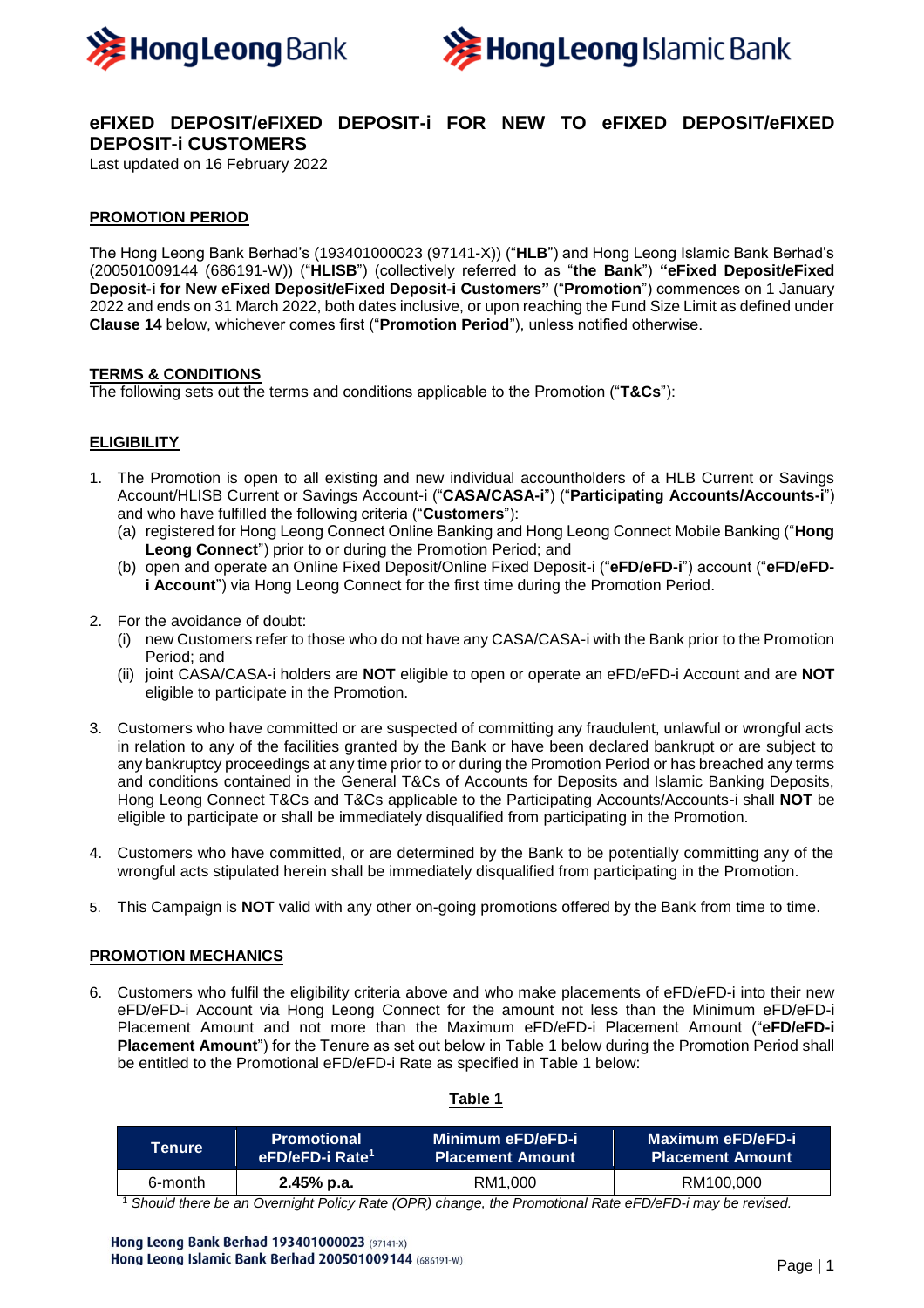



- 7. Customers who have fulfilled the criteria under Clause 6 above shall be referred to as "**Entitled Customers**".
- 8. Each Entitled Customer is only entitled to make **ONE** (1) eFD/eFD-i placement for the purpose of this Promotion.
- 9. For the purpose of this Promotion, the funds for the eFD/eFD-i placement must be from other banks (i.e. fresh funds) and transferred via Financial Process Exchange ("**FPX**"). FPX is a secure online payment method that facilitates interbank transfer of funds, facilitated by Payments Network Malaysia Sdn. Bhd.. Further details pertaining to FPX can be found at https://www.paynet.my/business-fpx.html
- 10. The maximum deposit amount per transaction via FPX transfer is **Ringgit Malaysia One Hundred Thousand (RM100,000)**, subject to such prescribed maximum amount/limit of transfer in the Entitled Customers' individual internet banking maintained with the relevant bank.
- 11. The processing of the placement of eFD/eFD-i may take up to two (2) working days and the effective date of the placement of eFD/eFD-i shall be the date the Bank successfully completes the placement process. The Bank shall not be responsible for any delay or any losses which the Entitled Customers may incur due to the time taken to process the placements.
- 12. The eFD/eFD-i placements can only be made through Hong Leong Connect between 06:00 a.m. and 12:00 midnight of the Promotion Period, and shall be treated on a first-come, first-served basis. For the avoidance of doubt, the eFD/eFD-i placements must be submitted before 12:00 midnight on the last date of the Promotion Period in order for the placement to be eligible for the Promotion.
- 13. Upon maturity, the principal eFD/eFD-i Placement Amount shall be auto-renewed at the prevailing eFD/eFD-i board rates respectively or auto-withdrawn and credited to the Nominated CASA/CASA-i (as defined below), based on the option selected by the Entitled Customers upon placement.
- 14. The fund size limit for this Promotion is **Ringgit Malaysia Three Hundred Million (RM300,000,000)** ("**Fund Size Limit**").
- 15. In the event any eFD/eFD-i Placement Amount exceeds the prescribed Maximum eFD/eFD-i Placement Amount or if the Fund Size Limit is reached, such eFD/eFD-i Placement Amount shall be subject to the prevailing eFD/eFD-i board rates.
- 16. Entitled Customers are required to nominate a CASA/CASA-i maintained with the Bank under the individual name of the Entitled Customers ("**Nominated CASA/CASA-i**") for the purpose of crediting the interest/profit earned under this Promotion. The interest/profit earned will be credited into the Entitled Customers' Nominated CASA/CASA-i at maturity.
- 17. In the event the eFD/eFD-i Placement Amount is withdrawn prior to the maturity of the Tenure, whether wholly or partially, no interest/profit shall be payable on such premature withdrawals amounts of eFD/eFDi, regardless of the number of completed months at the time of premature withdrawal. For the avoidance of doubt, the interest/profit will be calculated on the remaining balance principal amount subsequent to the withdrawal.
- 18. The Bank reserves the right to deduct and debit an amount equivalent to the interest/profit paid to the Entitled Customers in respect of the eFD/eFD-i Placement Amount which is prematurely withdrawn from the principal eFD/eFD-i Account.
- 19. HLISB Customers shall be deemed to have agreed to waive his/her right to claim the full selling price for any withdrawal of eFD-i before the maturity date.
- 20. Subject to Clause 17 herein, partial withdrawal of eFD Placement Amount is allowed in multiples of **Ringgit Malaysia One Thousand (RM1,000)** only. However, in the event the eFD Placement Amount is less than **Ringgit Malaysia Five Thousand (RM5,000)**, no partial withdrawal is allowed for that particular account and any withdrawal of such eFD shall be treated as premature withdrawal of the entire eFD in accordance with Clause 17 above.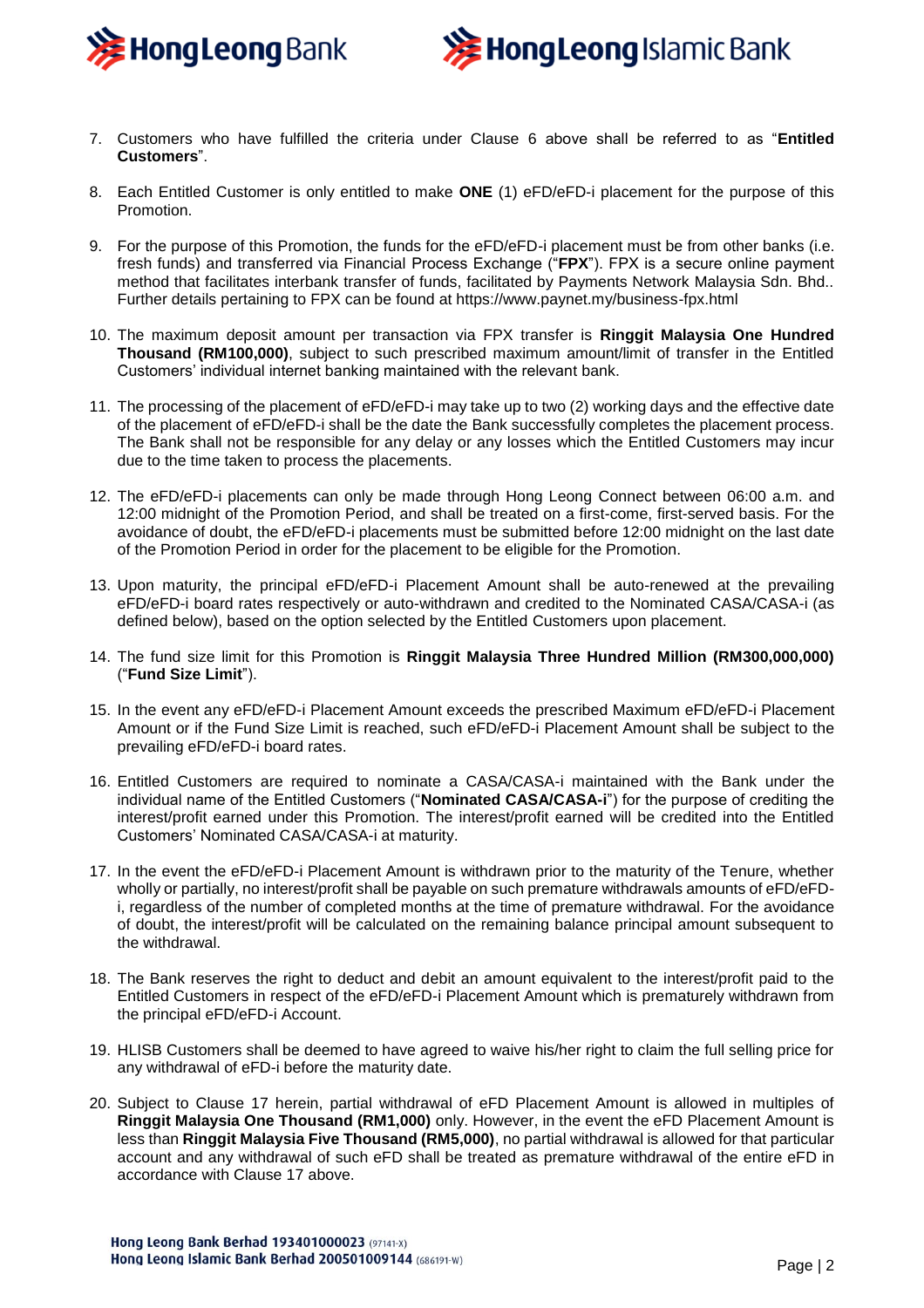



- 21. Subject to Clause 17 herein, partial withdrawal of eFD-i Placement Amount is allowed in multiples of **Ringgit Malaysia One Thousand (RM1,000)** only. However, in the event the eFD-i Placement Amount is less than **Ringgit Malaysia Three Thousand (RM3,000),** no partial withdrawal is allowed for that particular account and any withdrawal of such eFD-i shall be treated as premature withdrawal of the entire eFD-i in accordance with Clause 17 above.
- 22. eFD/eFD-i Placement Amount shall **NOT** be used as collateral for the purpose of securing any credit facility obtained or to be obtained by the Entitled Customers with the exception that the eFD Placement Amount can be used as collateral to secure conventional Credit Card(s) issued by the Bank. Please refer to the Secured Credit Card with Fixed Deposit Terms & Conditions for more information.

# **GENERAL**

- 23. By participating in the Promotion, Customers agree:
	- (i) to have read, understood, accept and agree to be bound by the T&Cs herein, General T&Cs of Accounts for Deposits and Islamic Banking Deposits, Hong Leong Connect T&Cs and T&Cs applicable to the Participating Accounts/Accounts-i;
	- (ii) that all records of the fulfilment of the eligibility requirement captured by the Bank's system within the Promotion Period are accurate and final;
	- (iii) that the Bank's decision on all matters relating to the Promotion shall be final, conclusive and binding on all Customers. No further appeal or correspondence will be entertained;
	- (iv) to access HLB's websites at (www.hlb.com.my/www.hlisb.com.my ("**Bank's Websites**") at regular intervals to view the T&Cs of the Promotion and ensure to be kept up-to-date on any changes or variations to the T&Cs;
	- (v) that the interest/profit earned is non-transferrable to any third (3rd party) and non-exchangeable for up-front credit, cheque or benefit-in-kind; and
	- (vi) to be liable and shall personally bear all applicable taxes, government fees or any other charges that may be levied against them under applicable laws, if any, in relation to their participation in the Promotion.
- 24. The Bank reserves the right:
	- (i) with prior notice to the Customers, to add, delete, suspend or vary any or all of the T&Cs contained herein either fully or partially or terminate the Promotion by way of posting on the Bank's Websites with prior notice, or in any other manner which the Bank deemed practical; and
	- (ii) to forfeit the interest/profit earned in the event of non-compliance by the Entitled Customers of the T&Cs herein, General T&Cs of Accounts for Deposits and Islamic Banking Deposits, Hong Leong Connect T&Cs and T&Cs applicable to the Participating Accounts/Accounts-i; and
	- (iii) to claw-back the funds in the event there is any detected fraud, breaches against the Campaign's T&Cs.
- 25. The T&Cs herein, General T&Cs of Accounts for Deposits and Islamic Banking Deposits, Hong Leong Connect T&Cs and T&Cs applicable to the Participating Accounts/Accounts-i shall be read as an entire agreement. In the event of any discrepancies, the specific T&Cs herein shall prevail to the extent of such discrepancy.
- 26. In the event of any discrepancy between the T&Cs herein and any advertising, promotional, publicity and other materials relating to or in connection with the Promotion, the final T&Cs on the Bank's Websites shall prevail.
- 27. The T&Cs shall be governed by and construed in accordance with the laws of Malaysia and the Customers agree to submit to the exclusive jurisdiction of the Courts of Malaysia.
- 28. Words denoting one gender include all other genders and words denoting the singular include the plural and vice versa.

**Deposit/Deposit-i Products are protected by Perbadanan Insurans Deposit Malaysia up to RM250,000 for each depositor.**

**The Participating Accounts-i are deposit accounts based on the Shariah principle of Tawarruq.**